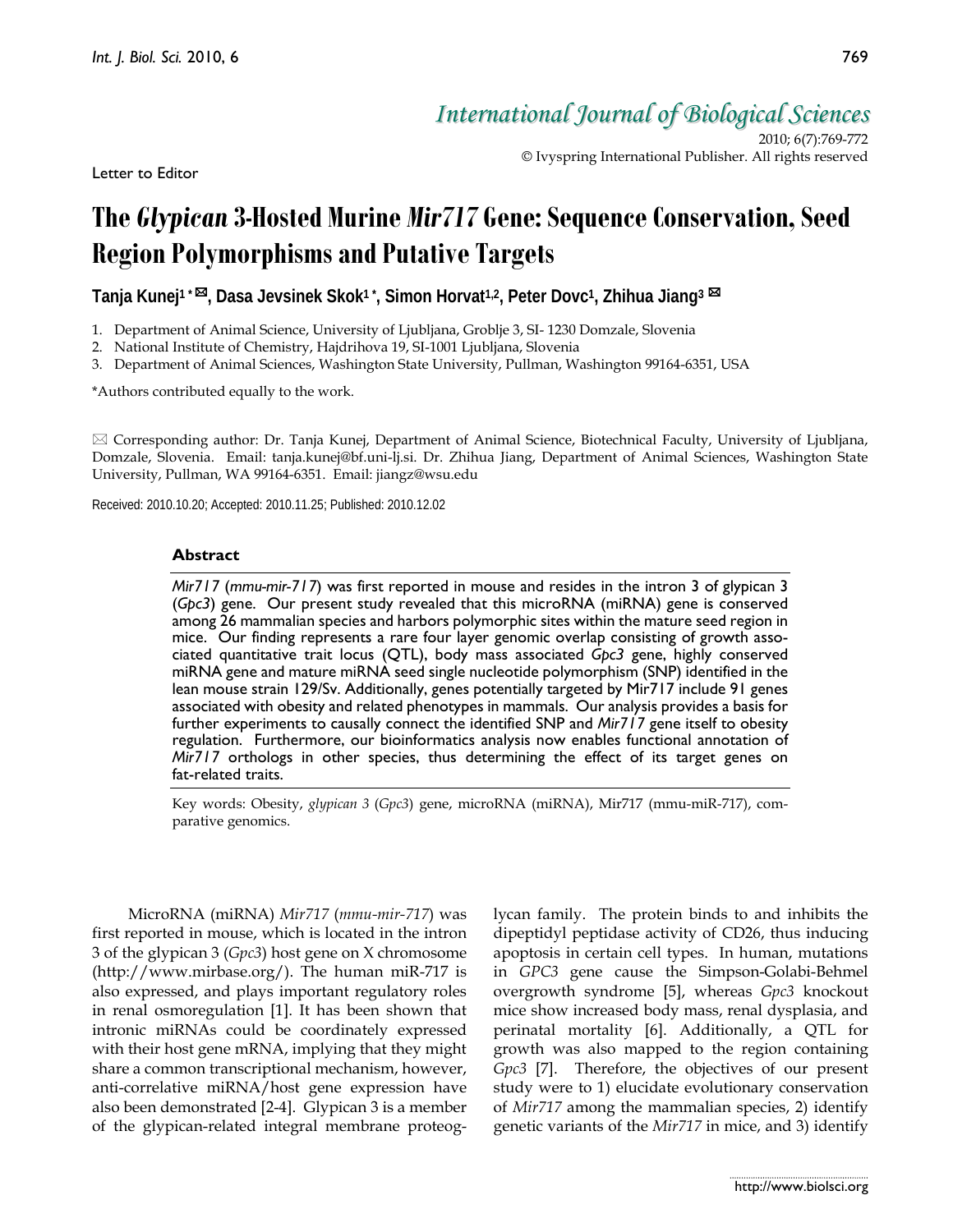770

potential target genes of Mir717, particularly those that are associated with obesity and related conditions [8].

According to the miRBase 13.0 (http://microrna.sanger.ac.uk/) and Ensembl (http://www.ensembl.org/index.html) databases, the *Mir717* resides within the intron 3 of the *Gpc3* gene (Figure 1A). Orthologs of mouse *Mir717* were retrieved from the Ensembl genome browser using "alignments / multispecies view / eutherian mammals" option. Multiple species sequence alignment was performed using the MultAlin program (http://bioinfo.genotoul.fr/multalin). Multiple alignment of known (mouse) and predicted *Mir717* ortholog sequences showed a high level of conservation among 26 eutherian mammalian species (Figure 1B). So far, the *Mir717* gene has been found to be expressed in the mouse and human only. Due to the high sequence conservation this region could now be analyzed by miRNA prediction algorithms and experimentally to functionally annotate the corresponding orthologous miRNA gene in other species. The mouse mature *Mir71*7 differs from the corresponding rat and human sequences in only one and two nucleotides, respectively (Figure 1B). Seven species had 100% mature sequence similarity including human (*Homo sapiens*): chimpanzee (*Pan troglodytes*), orangutan (*Pongo pygmaeus*)*,* macaque (*Macaca mulatta*), Philippine tarsier (*Tarsius syrichta*), cat (*Felis catus*) and European rabbit (*Oryctolagus cuniculus*) (Figure 1B).



**Figure 1**. Gene organization, comparative genomics, and genetic variability of the *Mir717* gene. A: genomic organization of the *Gpc3* with *Mir717* in its intron 3. B: *Mir717* alignment among 26 mammalian species, mature miRNA region is marked with the square. C: *Mir717* genetic variability; location of the premature SNP rs30373504 (light blue arrow) and seed SNP rs30372501 (green arrow) polymorphic between the low fat and high fat mouse strains. Mature *Mir717* is underlined.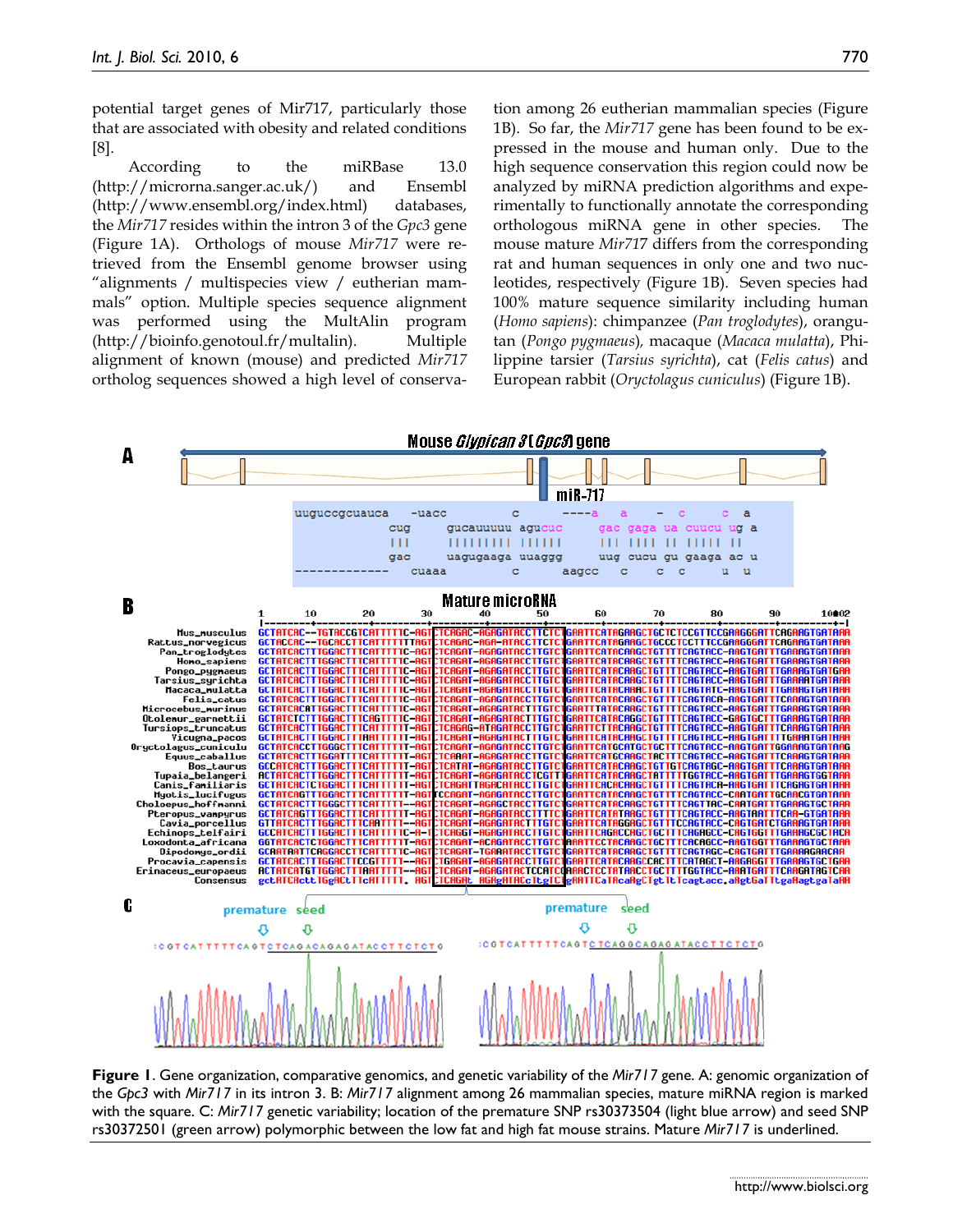Genetic variability of *Mir717* in mouse was evaluated by sequencing PCR products (primers Mir717-F: CCAAATCACCACCTTTGTCC and Mir717-R: AGGAAGCTTGGAGGCAGATT). PCR was carried out in a total volume of 10 µl including  $\sim$ 50 ng of DNA, 1 x PCR buffer, 1 mM MgCl<sub>2</sub>, 200 µM dNTPs, 0.5 U *Taq* DNA polymerase (Applied Biosystems, Foster City, CA, USA) and 5 pmol of each primer using Applied Biosystems Gene Amp PCR System 9700 and conditions:  $95^{\circ}$ C for 10 min, 32 cycles of 94 °C for 30 sec, 59 °C for 30 sec and 72 °C for 30 sec, followed by a further 5-min extension at  $72^{\circ}$ C. PCR products were treated with *Exo*I and SAP enzymes (Fermentas) to remove primers before using a BigDye terminator v3.1 cycle sequencing kit (Applied Biosystems). Capillary electrophoresis was performed on an ABI3130xl genetic analyzer. Sequencing of the 475 bp region flanking the *Mir717* was performed with 2-3 mice per inbred strain: a DNA panel contained the "high growth" mouse mutant (genetic background of C57BL/6J) [9], DBA/2J from Harlan (Italy) and DNA from embryonic stem cell line HM1 isolated from 129/Sv strain [10]. Analysis revealed an A>G substitution SNP within the mature *Mir717* among these three strains at position 49775654 on Chromosome X (Ensembl release 60). The allele A was shared by high fat strains DBA/2J and C57BL/6J. Interestingly, the allele A is also present in 25 out of 26 compared mammalian species (Figure 1B), suggesting an important functional role of this site. However, the 129/Sv strain contained the allele G at the SNP site. As this line exhibits lower values for all obesity related traits (blood lipids, total body fat, weights of individual fat depots etc.; http://phenome.jax.org/) this SNP allele G could therefore be potentially associated with leanness in mice. However, to causally confirm this association, segregation analyses should be conducted between the lean line 129/Sv and other high fat strains sharing the SNP allele of C57BL/6J and DBA/2J.

Bioinformatic analysis of Mir717 was performed using the Ensembl, MGI (http://www.informatics. jax.org/) and Patrocles (http://www.patrocles.org/) and revealed two SNPs in the *Mir717*. The pre-miRNA SNP (rs30373504) was monomorphic in our tested mouse population, but the polymorphic A>G SNP resided in the mature miRNA (rs30372501). This mature miRNA SNP (miR-SNP) is located within the "seed region"; defined as six or seven nucleotides between the nucleotides 2-7 or 2-8 of the miRNA 5' end that are responsible for mRNA binding [11] (Figure 1C).

The term miR-SNP refers to the variation that occurs in the miRNA gene sequence, whereas miR-TS-SNP refers to the SNP that occurs in the miRNA target site (TS) [11]. MiR-TS-SNPs have been associated with many diseases, including tumor susceptibility [12]. Because one miRNA can have multiple targets, miR-SNPs would be expected to exhibit more profound and broader biological effects than miR-TS-SNPs [11]. The causal effect of the seed miR-SNPs on phenotype variability has been shown recently - two groups discovered that miR-96 seed SNP was responsible for hearing loss in human and mouse [13,14]. Our results further imply the importance of the seed SNP by linking our identified SNP to fat deposition traits.

Additionally, we performed the search for the putative obesity associated Mir717 targets. Obesity genes were collected from the Human obesity gene map [15] (http://obesitygene.pbrc.edu), Rat genome database (RGD) (http://rgd.mcw.edu/), Mouse genome informatics (MGI) (http://www.informatics. jax.org) and Pubmed (http://www.ncbi.nlm. nih.gov/). The search for putative Mir717 targets was performed using DIANA - microT v3.0 target prediction tool (http://diana.cslab.ece.ntua.gr/), TargetScan, Release 5.1 software (http://www.targetscan.org/), MirGen (http://diana.pcbi.upenn.edu/cgi-bin/miRGen/v3/ Targets.cgi), miRDB (http://mirdb.org/miRDB/), and PITA (http://genie.weizmann.ac.il/pubs/ mir07/index.html). We compiled a total of 2610 genes potentially targeted by Mir717. The analysis revealed only eight targets discovered by all five tools and they are *2010002N04Rik*, *Camta1*, *Coq4*, *Dedd*, *Dixdc1*, *Spry1*, *Syp*, and *Tyro3*. From the database searches of Human obesity gene map, RGD (rat), MGI (mouse) and Pubmed (cattle) 679 fat deposition related genes were collected. Comparison of Mir717 target genes to the obesity gene list revealed that 91 target genes were described previously as obesity related.

Several miRNAs have been shown to play an essential role in adipogenesis, such as miR-27 [16], miR-21 [17], miR-27b [18], and miR-335 [19]. The SNP identified in our study is located in the seed region of the miRNA that has to be complementary to the mRNA in order to recognize the target. MiR-SNP could impact on the catalogue of miRNA targets, not only by disrupting the interaction of the mutant Mir717 with some target genes but also by creating illegitimate targets that are not targeted by the wild type Mir717. Our finding represents a four layer genomic overlap: growth associated QTL, body mass